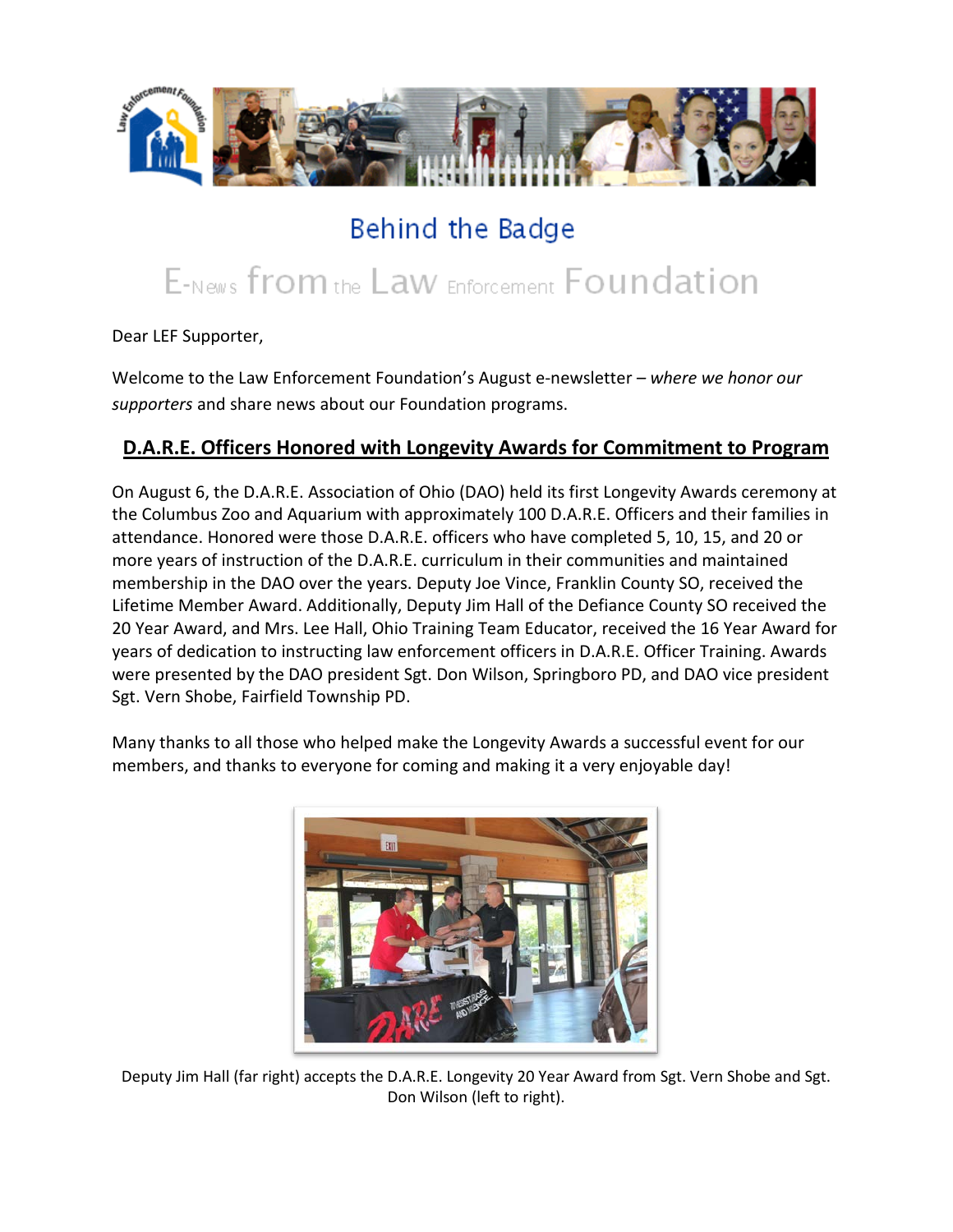

Mrs. Lee Hall (far right) accepts the D.A.R.E. Longevity 16 Year Award, pictured with Sgt. Vern Shobe and Sgt. Don Wilson (left to right).





Deputy Joe Vince (far right) accepts the 2012 D.A.R.E. Longevity Award with Sgt. Don Wilson and Franklin County Sheriff Zach Scott (left to right).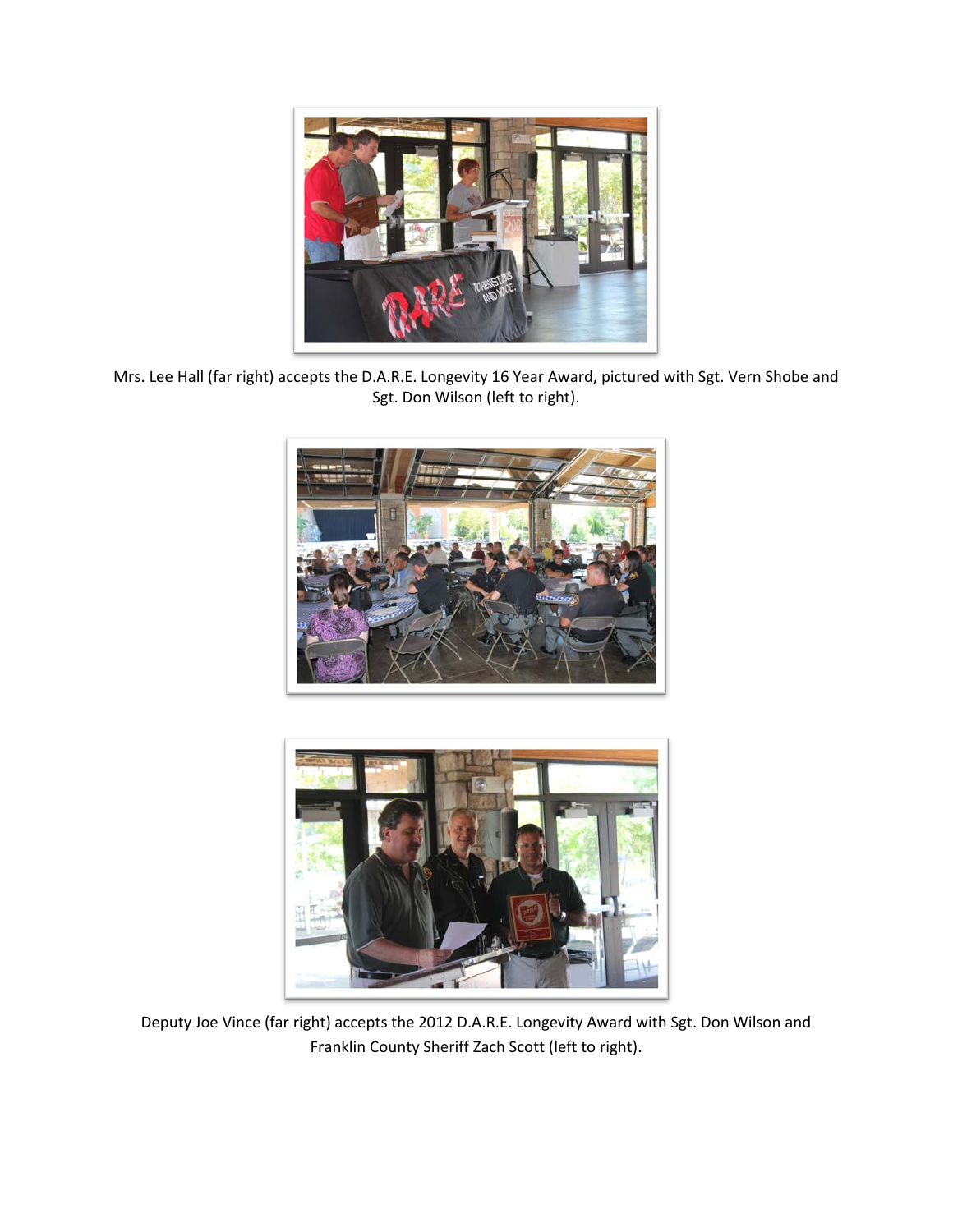

Deputy Joe Vince poses alongside his family with Franklin County Sheriff Zach Scott (far right).

#### **D.A.R.E.** *keepin' it Real* **Training Prepares Officers for 2012-2013 School Year**

The D.A.R.E. *keepin' it REAL* Elementary and Middle School Curriculum educates pre-teens about the dangers of drug and alcohol abuse and promotes healthy lifestyle choices. A total of 230 D.A.R.E. Officers attended the 2012 *keepin' it REAL* Elementary Curriculum training, which is mandated by D.A.R.E. America for instructors who will teach the new curriculum. Training sessions were held on June 26 in Oregon, Ohio; July 11 in Columbus, Ohio; and July 27 in Richfield, Ohio. Officers who will be teaching during the 2012-2013 academic year were required to attend one of the three training sessions, which are the only training sessions offered in Ohio this year.

D.A.R.E. *keepin' it REAL* Elementary Curriculum was added to the D.A.R.E. program after the immense success of the *keepin' it REAL* Middle School Curriculum in 2010. In addition to providing drug prevention education, the new curriculum focuses heavily on developing core skills that are necessary for making safe, responsible choices. Responsible choices extend far beyond saying "No" to drugs, helping children to flourish academically and in every aspect of their lives.